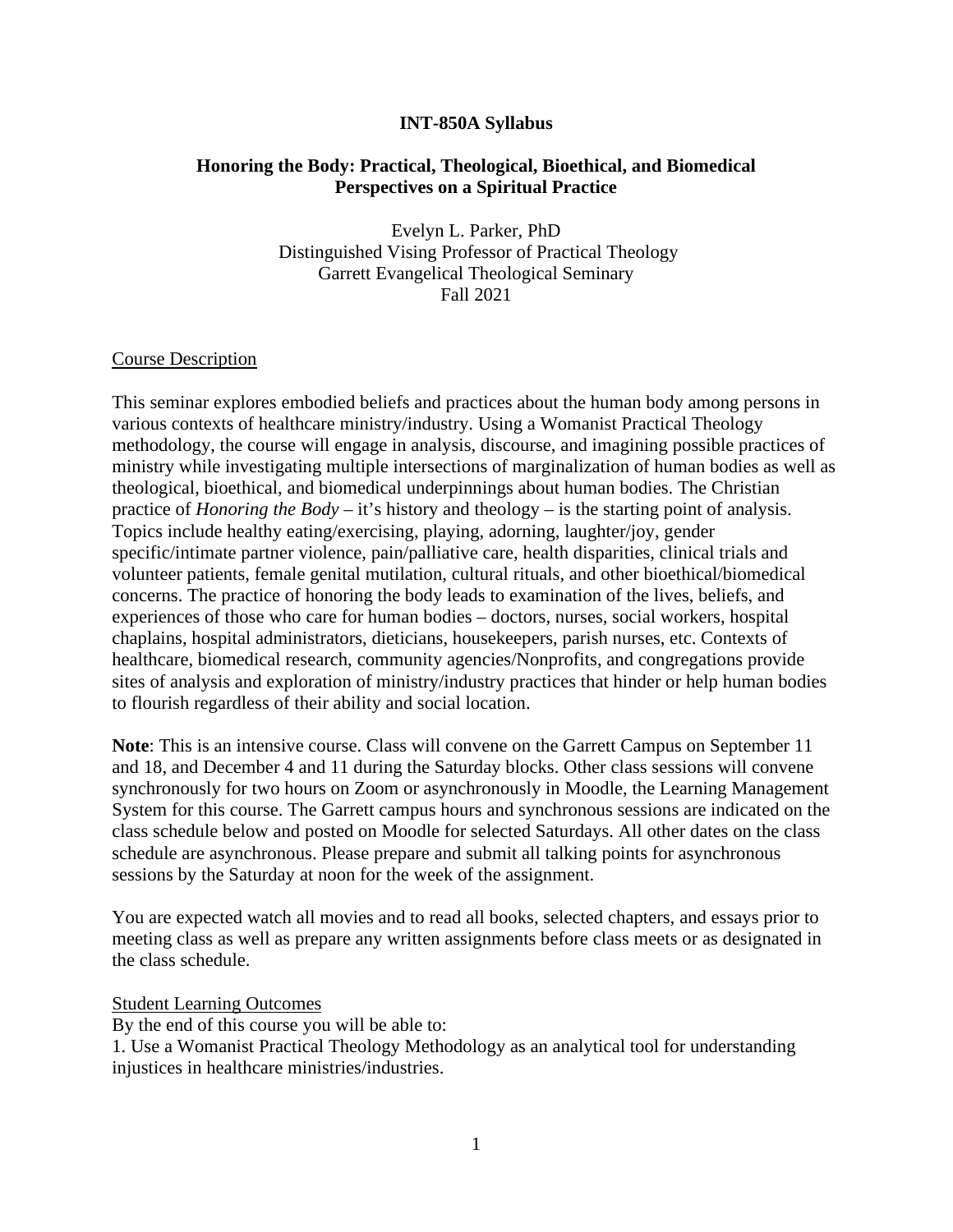2. Describe theological underpinnings about the human body among persons in various healthcare ministries or persons working in the healthcare industry.

3. Critique explanations of the spiritual practice of honoring the body with attention to the experiences and practices of women and men born at multiple intersections of marginalization.

4. Evaluate healthcare ministries/industries regarding bioethical, biomedical, and religious/spiritual aspects of the human body with attention to the experiences and practices of women and men born at multiple intersections of marginalization.

5. Design a ministry or ministry component that demonstrates critical reflection on various theological, theoretical, bioethical, and biomedical aspects of healthcare ministry in the context of a community of faith or social agency that results in courageous public witness about care for the human body.

# Required Books, Essays, and Chapters

- Butler, Octavia E., *Parable of the Sower*. New York: Open Road, 2012. ISBN 978-1538732182, Amazon.com \$11.26
- Fears, Barbara A. "Race, Disability and COVID-19: A DisCrit Analysis of Theological Education." *Religions (Basel, Switzerland)* 12, no. 1 (2021): 35–. (Moodle)
- Laws, Terri. 2018. "Tuskegee as Sacred Rhetoric: Focal Point for the Emergent Field of African American Religion and Health." *Journal of Religion and Health* 57 (1): 408–19. doi:10.1007/s10943-017-0505-y. (Moodle)

\_\_\_\_\_\_\_\_\_\_\_, and Janice A Chilton. 2013. "Ethics, Cultural Competence, and the Changing Face of America." *Pastoral Psychology* 62 (2): 175–88. doi:10.1007/s11089-012-0428-1 (Moodle)

- Matemavi, Praise, editor, *Passion and Purpose: Black Female Surgeons*. Deleon Springs, FL: A 2Z Press, LLC, 2020. ISBN 978-1946908353 Amazon.com \$17.15
- Parker, Evelyn L., "Honoring the Body," in Bass, Dorothy C. and Briehl, Susan R. (eds.), *On Our Way: Christian Practices for Living a Whole Life*. Nashville: TN: Upper Room Books, 2010, pp 133 – 147. (Moodle)

\_\_\_\_\_\_\_\_\_\_\_\_\_\_\_\_\_\_, "Race, religion, and health among African-descended young women" in Dreyer, Jaco, Dreyer, Yolanda, Foley, Edward, and Nel, Malan (eds.) *Practicing Ubuntu: Practical Theological Perspectives on Injustice, Personhood and Human Dignity*. LIT Verlag Cmbh & Co. KG Wien, Zweigniederlassung Zürich, CH: 2017, pp 217 – 226. (Moodle)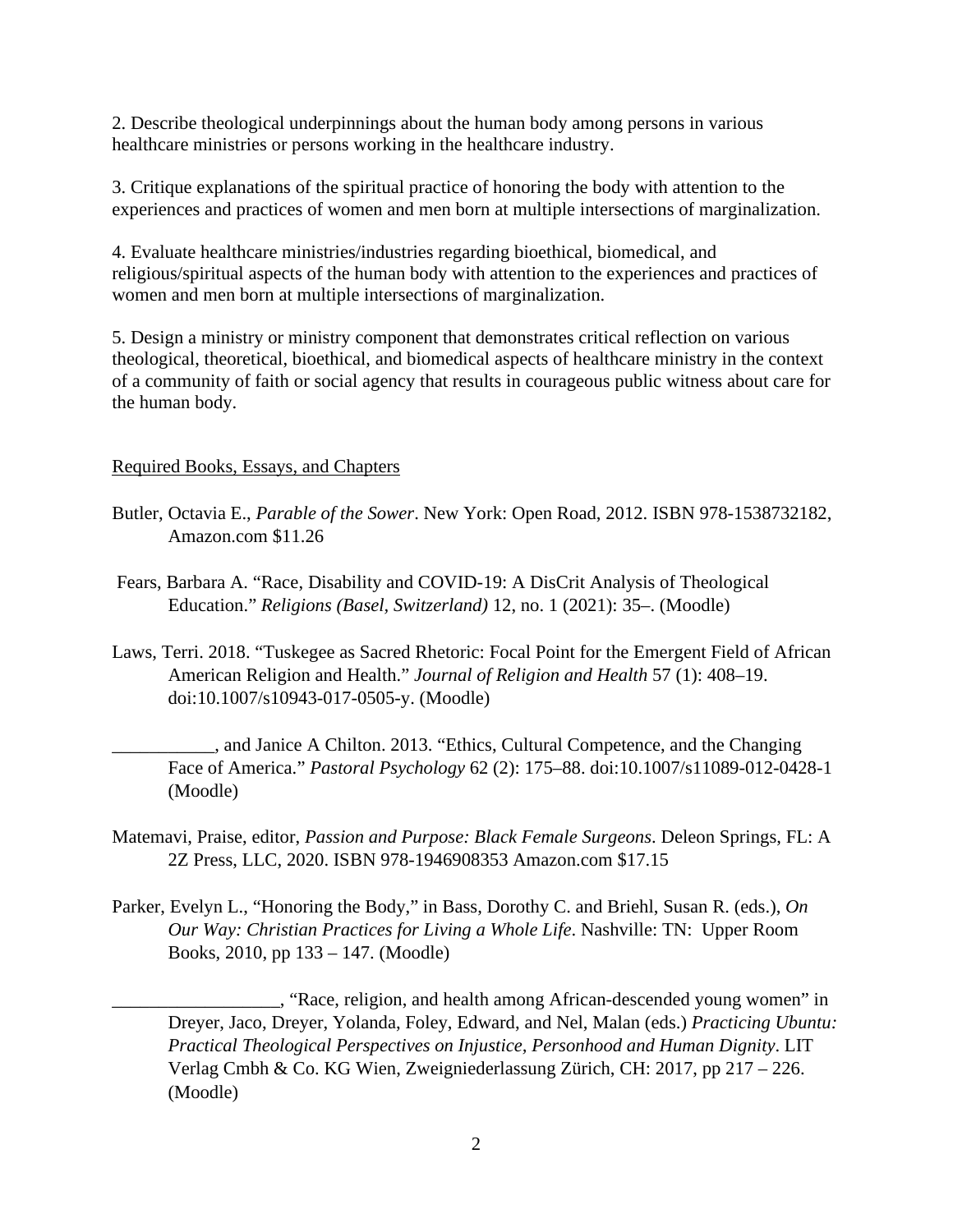Paulsell, Stephanie, *Honoring the Body: Meditations on a Christian Practice*. San Francisco: Jossey Bass Publisher, 2003. ISBN 978-1506454894 Amazon.com \$18.99

Tweedy, Damon, *Black Man in a White Coat: A Doctor's Reflections on Race and Medicine*. New York: Picador, 2015. ISBN 978-1250105042 Amazon.com \$15.29

# Required Movies

 John Q (2002) Wit (2002) Miss Evers Boys (1997) Dirty Pretty Things (2002) The Immortal life of Henrietta Lacks (2017) The Constant Gardener (2005) Precious (2009) Crime after Crime (2014)





A Womanist Practical Theological Methodology (WPTM) is an "engaging process between theology, theory, and practice" (Dale Andrews).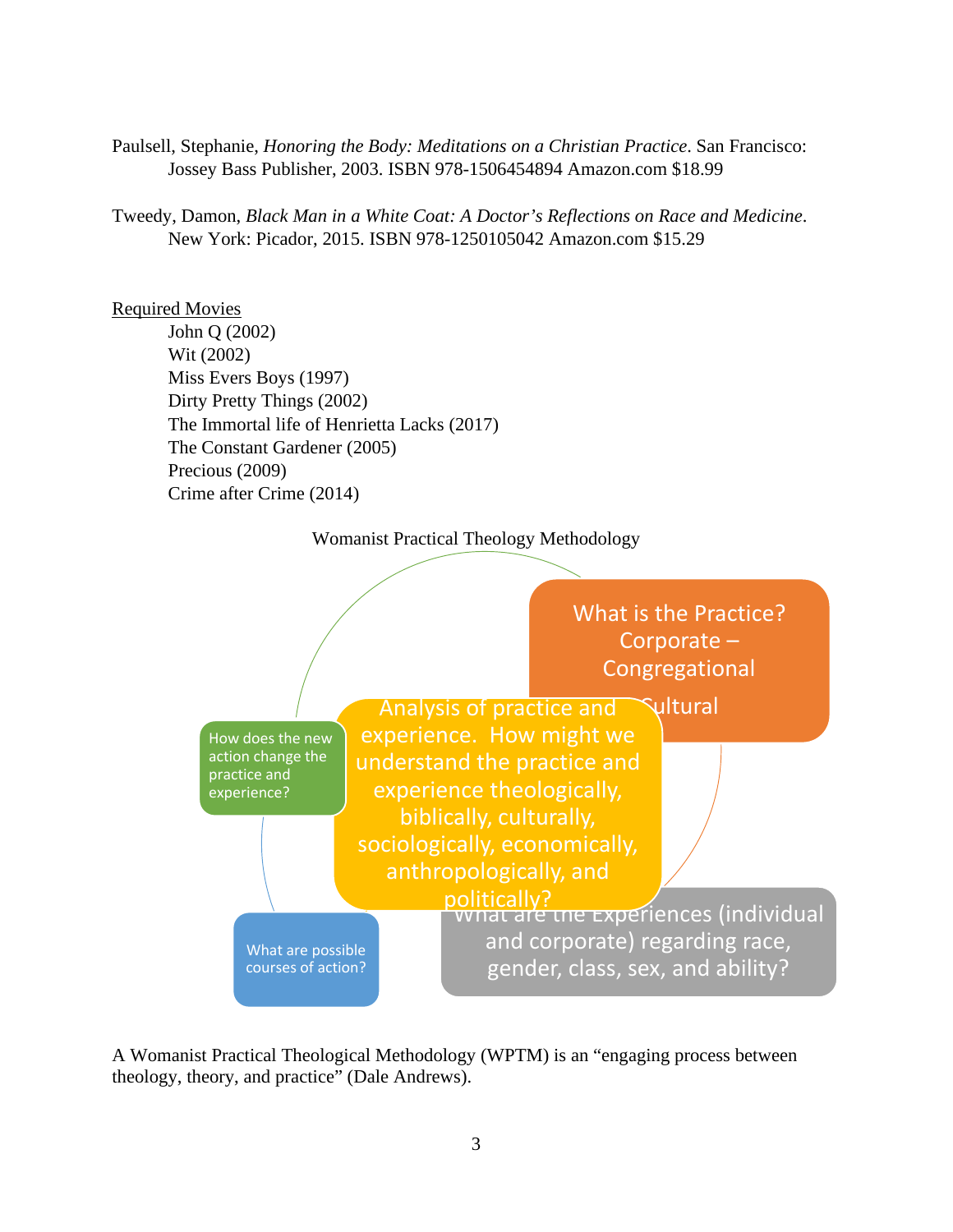The reflexive quality of this method for effective ministry within the mission of the church or agency is captured in the term praxis.

- First, we ask what is the practice?
- Second, we ask what are the experiences of those who participate in the practice? What are their experiences as racial, ethnic, gendered, sexual beings? How do we/they understand their practice and experience theologically? Where is God? How does God act in the practice? In the experience? Analyze the practice and the experiences theologically, socioeconomically, anthropologically, etc.
- What is a possible course of action for shaping the practice considering our analysis?
- What are the results of the new action? How does it change things? How are the experiences/lives of people improved/enhanced?

# **Course Schedule**

# **Week One – September 7-11, 2021**

- Building the Teaching/Learning Community
	- o It is important to build community virtually prior to our face-to-face time on September  $11<sup>th</sup>$ . The assignment below intends to start the process of building a teaching/learning community virtually.
	- o **Introduction**: Browse the internet and identify a religious image that is important for you. The image can be a cross, church steeple, dinner on the church grounds, a lighthouse or anything that symbolizes religion. After finding an image upload it in Moodle and participate in the discussion board post. In this post 1) Briefly introduce yourself to the class by sharing your name, degree program, and year at Garrett. If relevant, briefly indicate your religious affiliation(s). 2) Insert the picture that you have found online. 3) Below the image, write 100 – 150 words about why the image is important to you. After posting your introduction, image, and reason for selecting the image, using no more than 100 words please comment on at least 2 of your peers' posts. Welcome your classmates, connect with them in some way, and then reflect on the image that they selected.

| Date                                                                   | <b>Topics for Discussion</b>                                                                         | What to Read/Watch                                                                                                                               | What to Write                                                                                                                                                 |
|------------------------------------------------------------------------|------------------------------------------------------------------------------------------------------|--------------------------------------------------------------------------------------------------------------------------------------------------|---------------------------------------------------------------------------------------------------------------------------------------------------------------|
| September 11<br><b>On Garrett</b><br>Campus 9a-12p;<br>$1p-5p$ ; 6p-9p | Vision for the course:<br>"Honoring the Body"<br>A Womanist Practical<br><b>Theology Methodology</b> | Parable of the Sower<br>Read Octavia<br>Butler's novel thru<br>the lens of multiple<br>intersections of<br>marginalization for<br>key characters | Use the WPTM<br>above to write a one-<br>page single spaced<br>paper of talking<br>points for class<br>discussion. Focus on<br>Experiences,<br>practices, and |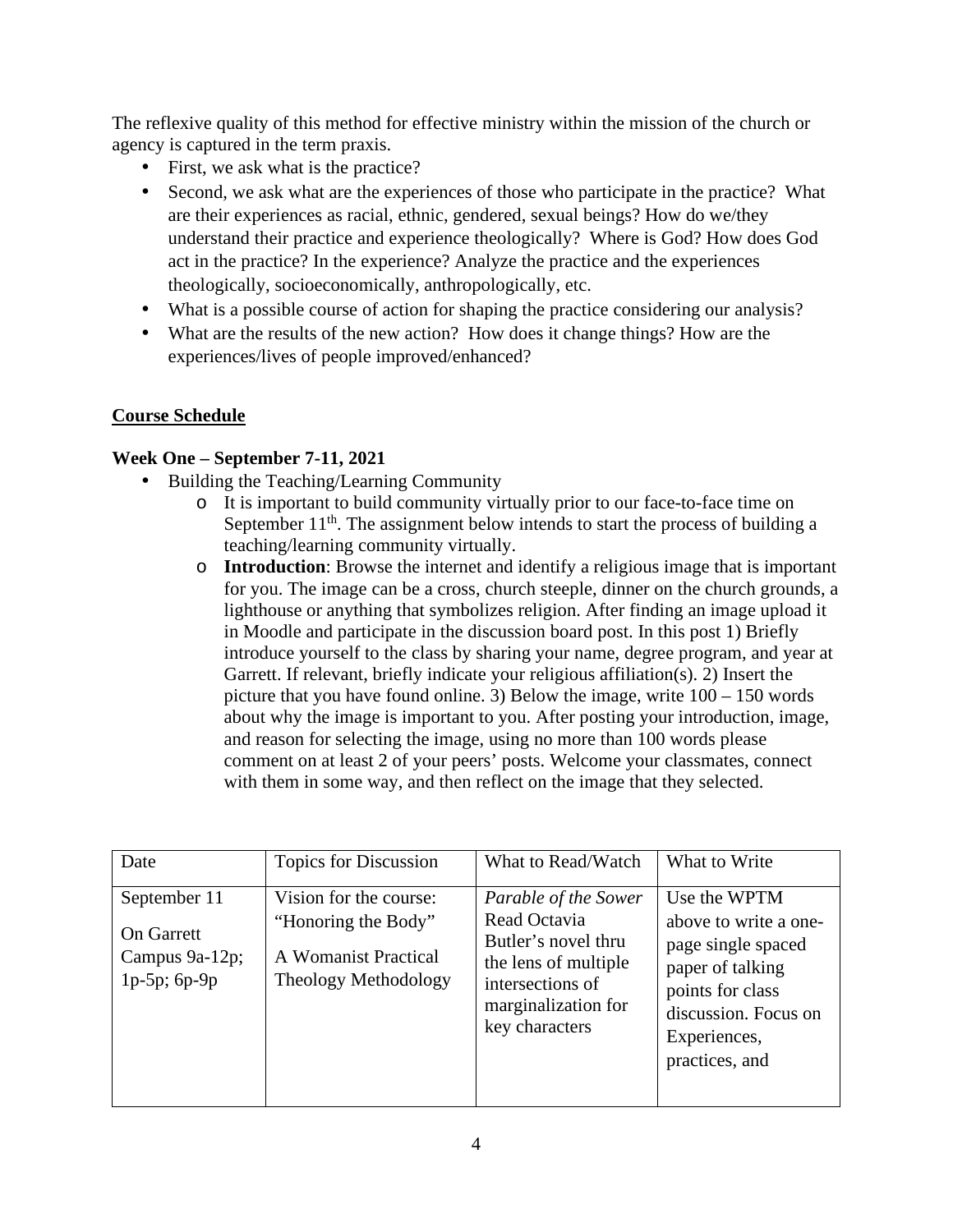|                                                                   |                                                                                                             |                                                                                                                                                                                                                                                                                                               | analysis as indicated<br>in the WPTM                                                                                                                                                                                                                                 |
|-------------------------------------------------------------------|-------------------------------------------------------------------------------------------------------------|---------------------------------------------------------------------------------------------------------------------------------------------------------------------------------------------------------------------------------------------------------------------------------------------------------------|----------------------------------------------------------------------------------------------------------------------------------------------------------------------------------------------------------------------------------------------------------------------|
| September 18<br><b>On Garrett</b><br>Campus 9a-12p;<br>$3p-5p$    | <b>Christian Practices and</b><br>the Human Body                                                            | Honoring the Body<br>Read Stephanie<br>Paulsell's book thru<br>the lens of multiple<br>intersections of<br>marginalization for<br>human bodies<br>Read Evelyn Parker's<br>chapter "Honoring<br>the Body" (Moodle)<br>through the lens of<br>multiple intersections<br>of marginalization for<br>human bodies. | Write a one-page<br>single spaced paper<br>of talking points for<br>each reading<br>assignments. Focus<br>on Experiences,<br>practices and analysis<br>as indicated in the<br><b>WPTM</b>                                                                            |
| September 21-25<br>September 25<br>Synchronous<br>Session 9a-11am | Honoring the Bodies of<br><b>Black female physicians</b><br><b>Biblical Notions about</b><br>the Human Body | Praise Matemavi's<br><b>Passion and Purpose</b><br>Read thru the lens of<br>multiple intersections<br>of marginalization for<br>human bodies<br>Luke 10:25-37                                                                                                                                                 | Write a one-page<br>single spaced paper<br>of talking points.<br>Focus on<br>Experiences,<br>practices and analysis<br>as indicated in the<br><b>WPTM</b><br>A one-page singled<br>spaced talking notes<br>on the parable of the<br>Good Samaritan<br>(EXTRA CREDIT) |
| September 28 -<br>October 2                                       | The Human Body as<br>Experiment                                                                             | Miss. Evers's Boys<br>(1997)<br>Watch thru the lens<br>of multiple<br>intersections of<br>marginalization for<br>human bodies                                                                                                                                                                                 | Use the WPTM<br>above to write a one-<br>page single spaced<br>paper of talking<br>points for class<br>discussion. Focus on<br>Experiences,<br>practices, analysis,<br>and possible course<br>of action as indicated<br>in the WPTM                                  |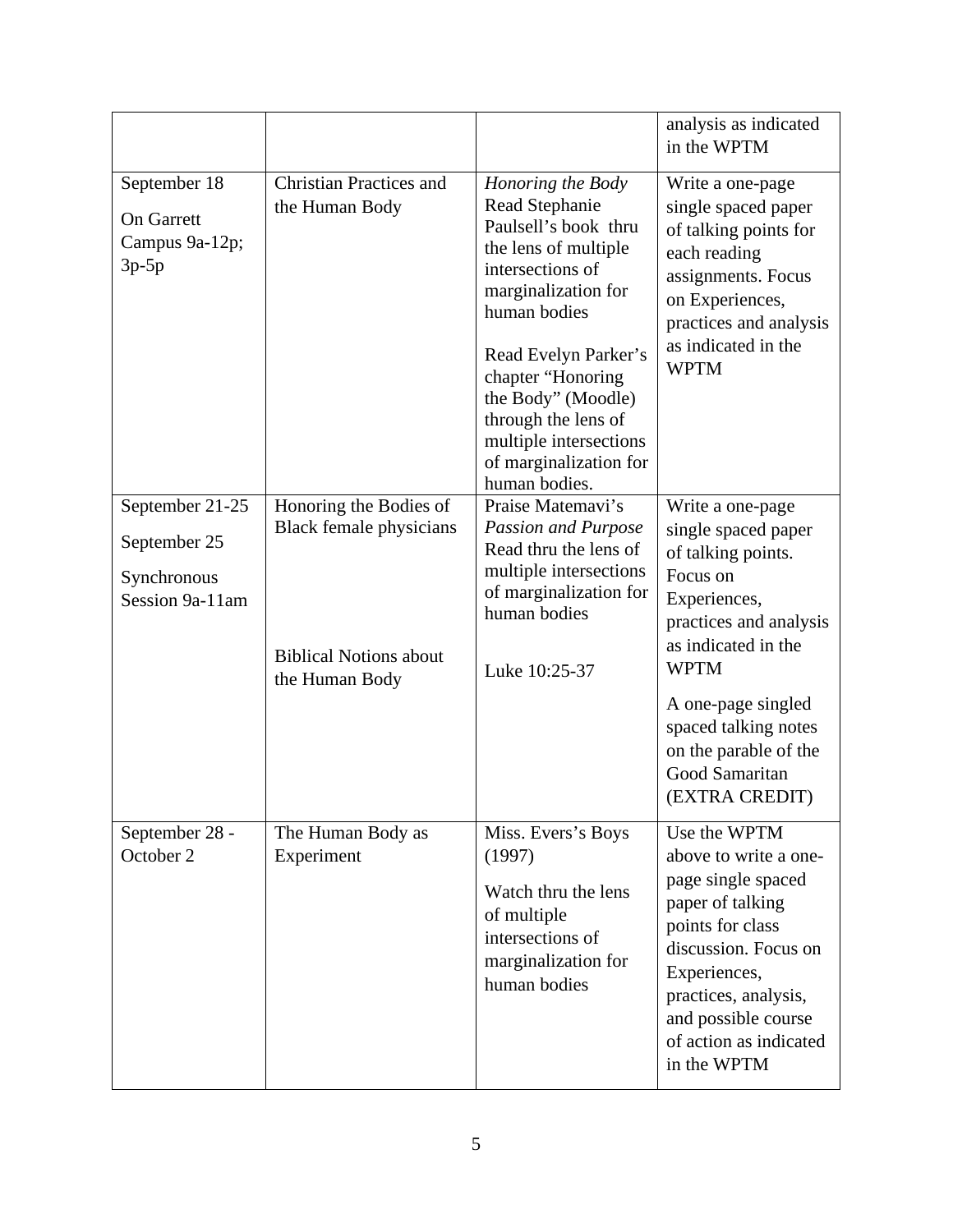| October $5 - 9$                   | The Human Body as              | Read "Tuskegee as           | Use the WPTM                             |
|-----------------------------------|--------------------------------|-----------------------------|------------------------------------------|
|                                   | Experiment                     | <b>Sacred Rhetoric:</b>     | above to write a one-                    |
| Synchronous<br>Session $9a - 11a$ |                                | Focal Point for the         | page single spaced                       |
|                                   |                                | Emergent Field of           | paper of talking                         |
|                                   |                                | African American            | points (one for each)                    |
|                                   |                                | Religion and Health."       | for class discussion.                    |
|                                   |                                |                             | Focus on                                 |
|                                   |                                |                             | Experiences,                             |
|                                   |                                | Watch                       | practices, analysis,                     |
|                                   |                                | The Immortal Life of        | and possible course                      |
|                                   |                                | Henrietta Lacks             | of action as indicated                   |
|                                   |                                |                             | in the WPTM                              |
| October 12-16                     | <b>Reading Week</b>            | Read                        | Use the WPTM                             |
| October 16                        | Race and Healthcare            | <b>Black Man in a White</b> | above to write a one-                    |
|                                   | Workers                        | Coat: A Doctor's            | page single spaced                       |
| Synchronous                       |                                | Reflections on Race         | paper of talking                         |
| Session 9a-11a                    |                                | and Medicine                | points (one each for                     |
|                                   |                                |                             | the book and the                         |
|                                   |                                | Watch                       | movie) for class<br>discussion. Focus on |
|                                   |                                | Witt                        | Experiences,                             |
|                                   |                                | Watch through the           | practices, analysis,                     |
|                                   |                                | lens of healthcare          | and possible course                      |
|                                   |                                | worker and patient          | of action as indicated                   |
|                                   |                                | relationships               | in the WPTM                              |
|                                   |                                |                             |                                          |
| October 19-23                     | <b>Healthcare Disparities</b>  | Watch                       | Use the WPTM<br>above to write a one-    |
|                                   |                                | John Q                      | page single spaced                       |
|                                   |                                | Watch thru the lens         | paper of talking                         |
|                                   |                                | of multiple                 | points for class                         |
|                                   |                                | intersections of            | discussion. Focus on                     |
|                                   |                                | marginalization for         | Experiences,                             |
|                                   |                                | human bodies                | practices, analysis,                     |
|                                   |                                |                             | and possible course                      |
|                                   |                                |                             | of action as indicated                   |
|                                   |                                |                             | in the WPTM                              |
| October 26-30                     | <b>Economics of Healthcare</b> | Watch                       | Use the WPTM                             |
|                                   |                                | The Constant                | above to write a one-                    |
|                                   |                                | Gardener                    | page single spaced                       |
|                                   |                                |                             | paper of talking                         |
|                                   |                                |                             | points (one for each                     |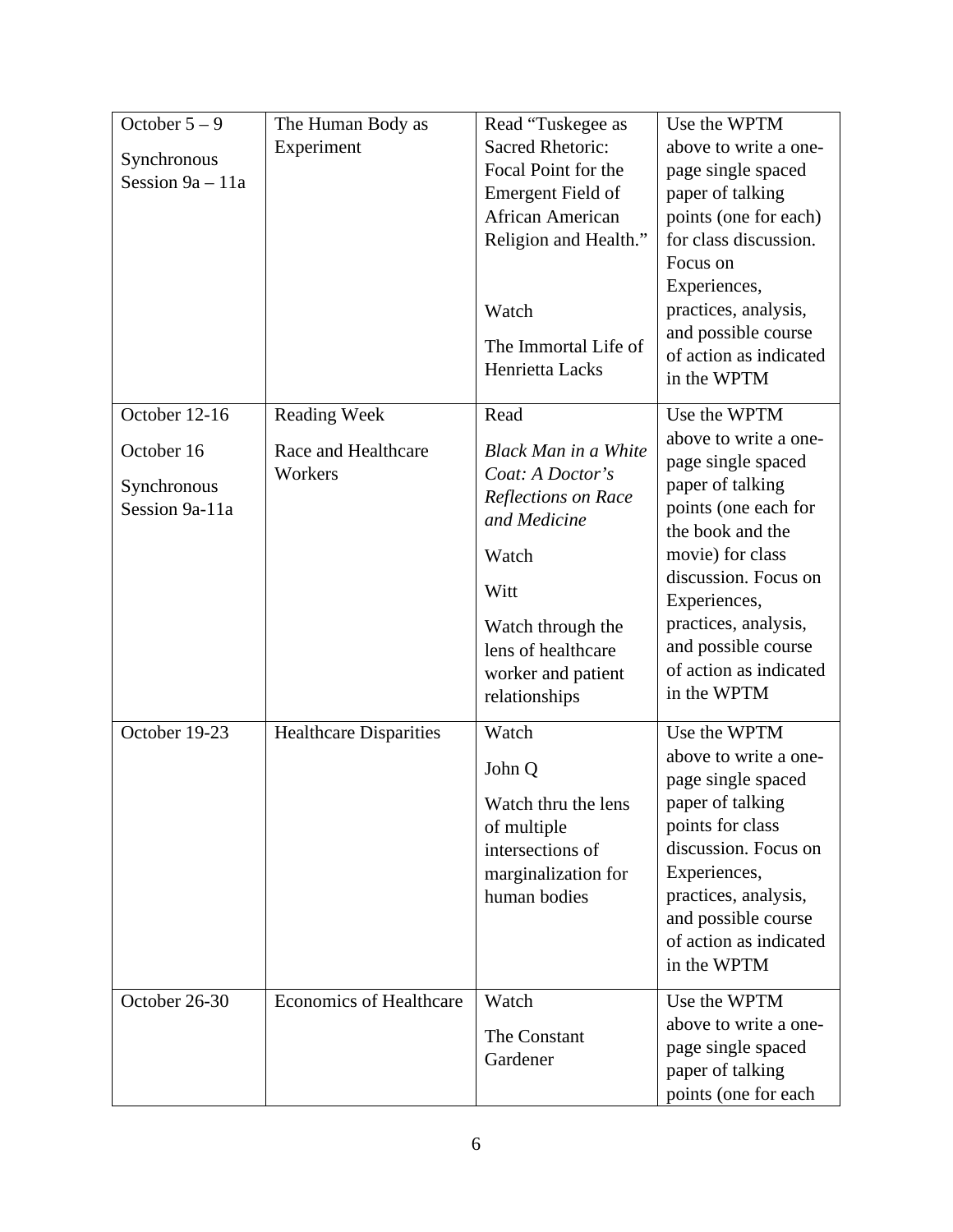|                                                                   |                                                     | Dirty Pretty Things<br>Watch thru the lens<br>of multiple<br>intersections of<br>marginalization for<br>human bodies                        | movie) for class<br>discussion. Focus on<br>Experiences,<br>practices, analysis,<br>and possible course<br>of action as indicated<br>in the WPTM                                                                                                            |
|-------------------------------------------------------------------|-----------------------------------------------------|---------------------------------------------------------------------------------------------------------------------------------------------|-------------------------------------------------------------------------------------------------------------------------------------------------------------------------------------------------------------------------------------------------------------|
| November 2-6<br>Saturday 6<br>Synchronous<br>Session $9a - 11a$   | Gender Based Violence a<br><b>Healthcare Crisis</b> | Watch<br>Precious and<br>Crime after Crime<br>Watch thru the lens<br>of multiple<br>intersections of<br>marginalization for<br>human bodies | Use the WPTM<br>above to write a one-<br>page single spaced<br>paper of talking<br>points (one for each<br>movie) for class<br>discussion. Focus on<br>Experiences,<br>practices, analysis,<br>and possible course<br>of action as indicated<br>in the WPTM |
| November 9-13<br>Saturday 13<br>Synchronous<br>Session $9a - 11a$ | Gender Based Violence a<br><b>Healthcare Crisis</b> | Read<br>"Race, religion, and<br>health among<br>African-descended<br>young women"                                                           | Use the WPTM<br>above to write a one-<br>page single spaced<br>paper of talking<br>points for class<br>discussion. Focus on<br>Experiences,<br>practices, analysis,<br>and possible course<br>of action as indicated<br>in the WPTM                         |
| November 16-20                                                    | <b>Cultural Competence</b>                          | Read<br>"Ethics, Cultural<br>Competence, and the<br>Changing Face of<br>America."                                                           | Use the WPTM<br>above to write a one-<br>page single spaced<br>paper of talking<br>points for class<br>discussion. Focus on<br>Experiences,<br>practices, analysis,<br>and possible course                                                                  |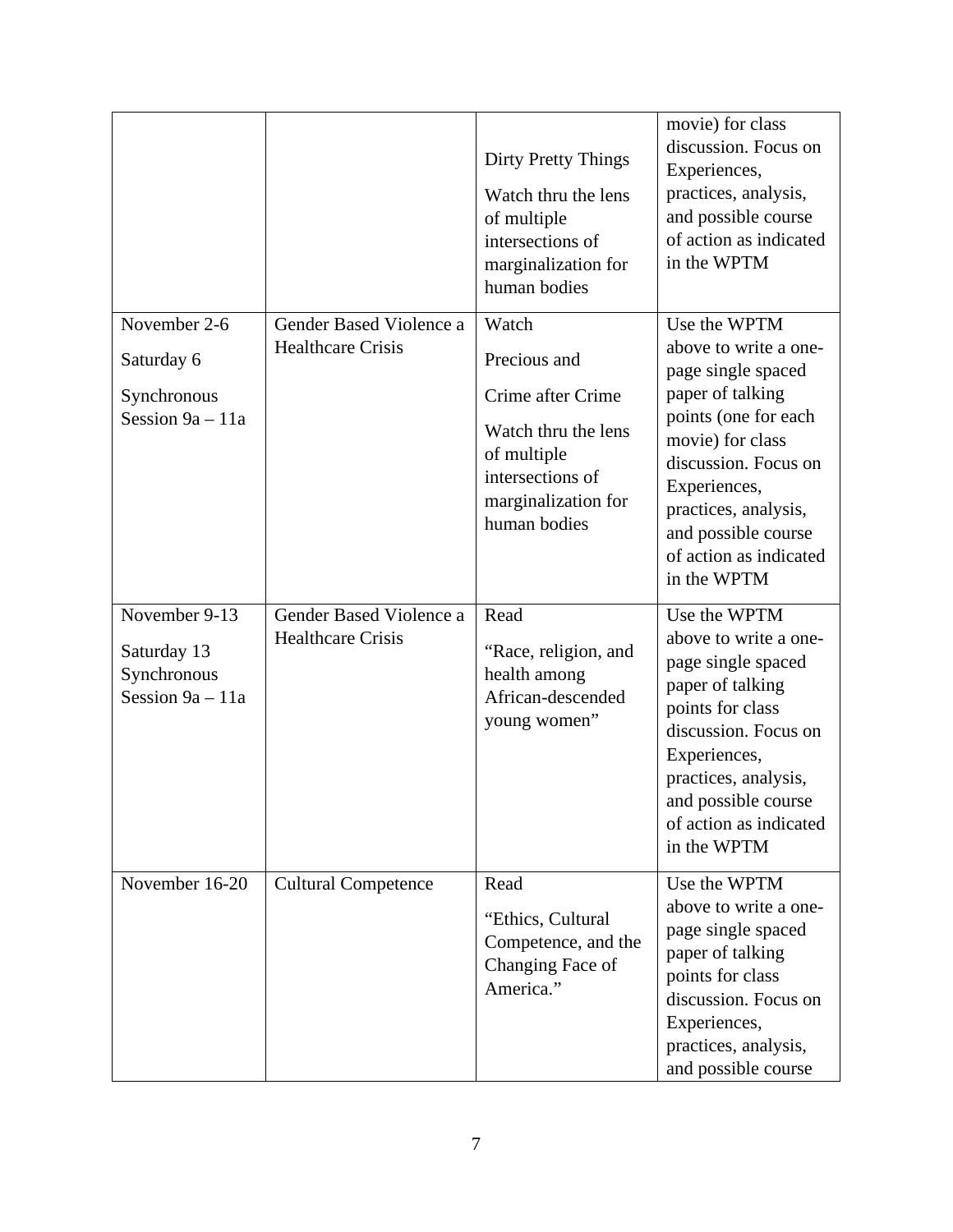|                                                                         |                                                |                                                                                                   | of action as indicated<br>in the WPTM                                                                                                                               |
|-------------------------------------------------------------------------|------------------------------------------------|---------------------------------------------------------------------------------------------------|---------------------------------------------------------------------------------------------------------------------------------------------------------------------|
| November 23-27                                                          | Thanksgiving Week                              | No Assignments                                                                                    |                                                                                                                                                                     |
| December 4<br><b>On Garrett</b><br>Campus 9a-12p;<br>$3p-5p$            | Disability and<br><b>Theological Education</b> | Read<br>"Race, Disability and<br>COVID-19: A<br>DisCrit Analysis of<br>Theological<br>Education." | Use the WPTM<br>above to write a one-<br>page single spaced<br>paper of talking<br>points for class<br>discussion. Focus on<br>Experiences,<br>practices, analysis, |
|                                                                         |                                                |                                                                                                   | and possible course<br>of action as indicated<br>in the WPTM                                                                                                        |
| December 11<br><b>On Garrett</b><br>Campus 9a-12p;<br>$1p-5p$ ; $6p-9p$ | <b>Ministry Presentations</b>                  | See Instructions in<br>Moodle                                                                     |                                                                                                                                                                     |
| December 15                                                             | <b>End of Semester</b>                         |                                                                                                   |                                                                                                                                                                     |

# **Assignments**

#### **I. Attendance and Active Class Participation 10%.**

Much of the learning will be the results of rigorous dialogue with the readings, the teacher, and other members of the course. All class members are expected to make informed contributions to class discussions. This means careful reading of the assignments and thoughtful statements on the topic of discussion.

Grades will be determined by the following criteria:

Attendance at all class sessions. Please notify the instructor in advance if you anticipate missing class.

Demonstration that you have read the assigned readings and significantly reflected on them.

Your contributions to class discussions

Your sensitivity to other class participants (i.e. participation in class discussions means you make your contributions and allow other class members to speak; refer to class members by name when reacting to their comments.)

#### **II. Critical Analysis of Movies and Reading Assignments 70%**

You are required to write a one-page single spaced paper of your talking points for each movie and reading assignment using the Womanist Practical Theological Method (WPTM). You should use Times New Roman font that is no less than 10 pt. and no greater that 12 point. You will be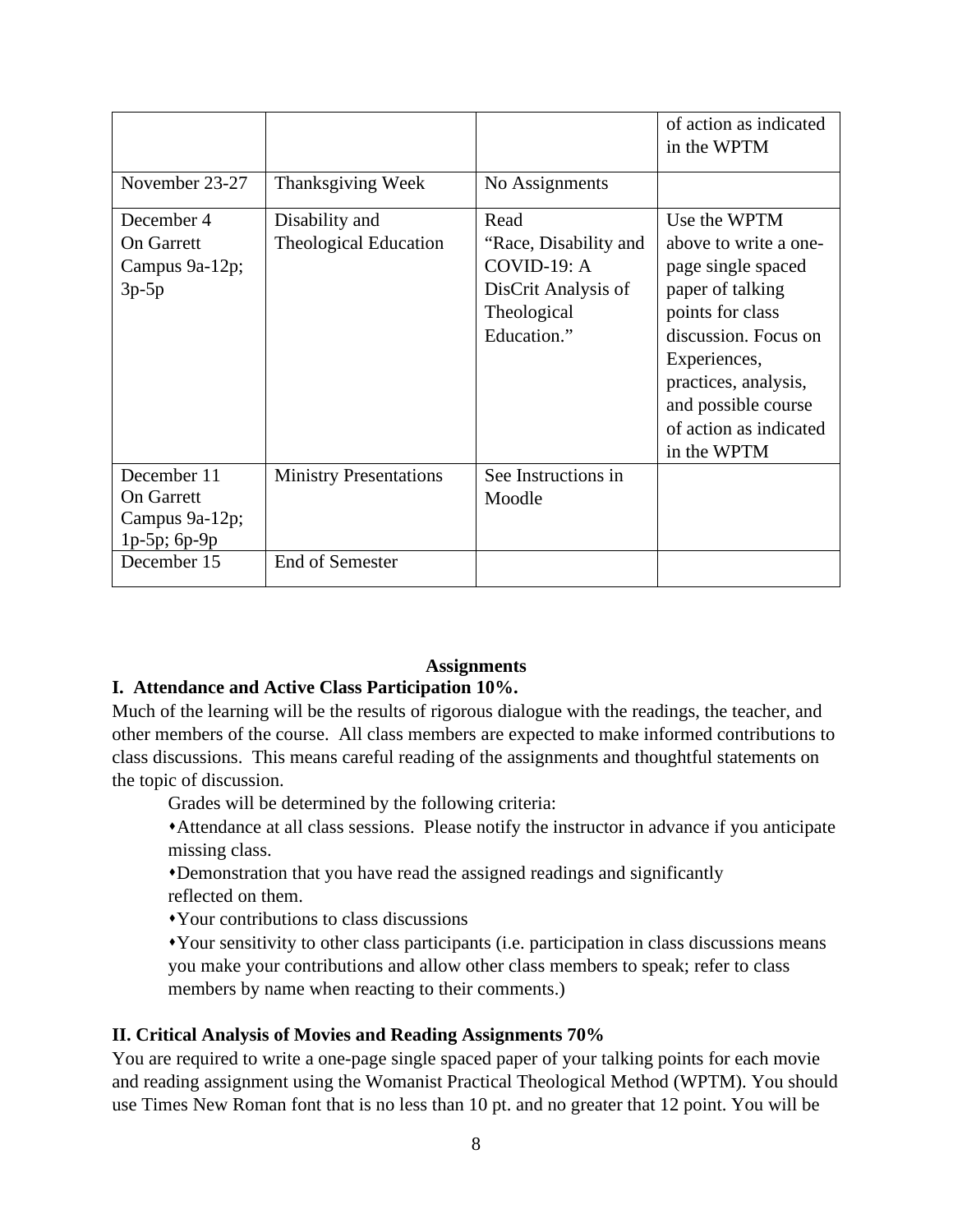required to submit four assigned movies and three required readings for grading by lottery method. This means you should prepare your best work each week as if your paper may be selected for leading discussion and/or grading. Each paper is worth 10 points for a total of 70 points.

# **III. Honoring the Body Projects 20%**

# **Observation/Participation Context (Virtually)**

Identifying a setting (congregation, agency, NGO, school) for observation and participation

- o Determine the setting that you will observe virtually. Indicate the location and describe it in a paragraph. Be sure to reflect on:
	- 1. Social Location, Sociohistorical and Sociocultural aspects in North American Culture
	- 2. Any possible Cultural Notions (including stereotypes) about the Human Body – Race, Class, Gender, Sexuality, Age, Ability
	- 3. Use the WPTM for analysis of your context

# **Design a Ministry Component that Honors the Body in the Setting you have Observed/Participated.**

- Using the WPTM determine a new practice that will be the foundation for your ministry component.
- Outline the ministry component based on your analysis.
- $\blacksquare$  Include a theological foundation of the ministry compatible with honoring the body of persons whose bodies experience multiple intersections of marginalization.

# **Prepare a PowerPoint Presentation of your Ministry (10) minutes**

**Please turn papers in on the date due. One point will be subtracted for each day your assignment is late. A paper sent by email should be in Microsoft Word**. **A Grading Rubric for talking points papers and the Honoring the Body Ministry Project is provided in Moodle.** 

# **Garrett Academic Policy is found on Moodle.**

# **Notes Regarding Written Assignments**

Unless otherwise specified, all written assignments should be typed or computer-printed, double-spaced, no larger than 12pt font, 1" margins, and submitted in hard copy. Email submissions **will not** be accepted unless specified by the instructor. Please see assignment description for method of submission. Please include **your name**, the date, the course title, and the assignment number at the top left of the first page, single spaced, and please number the pages.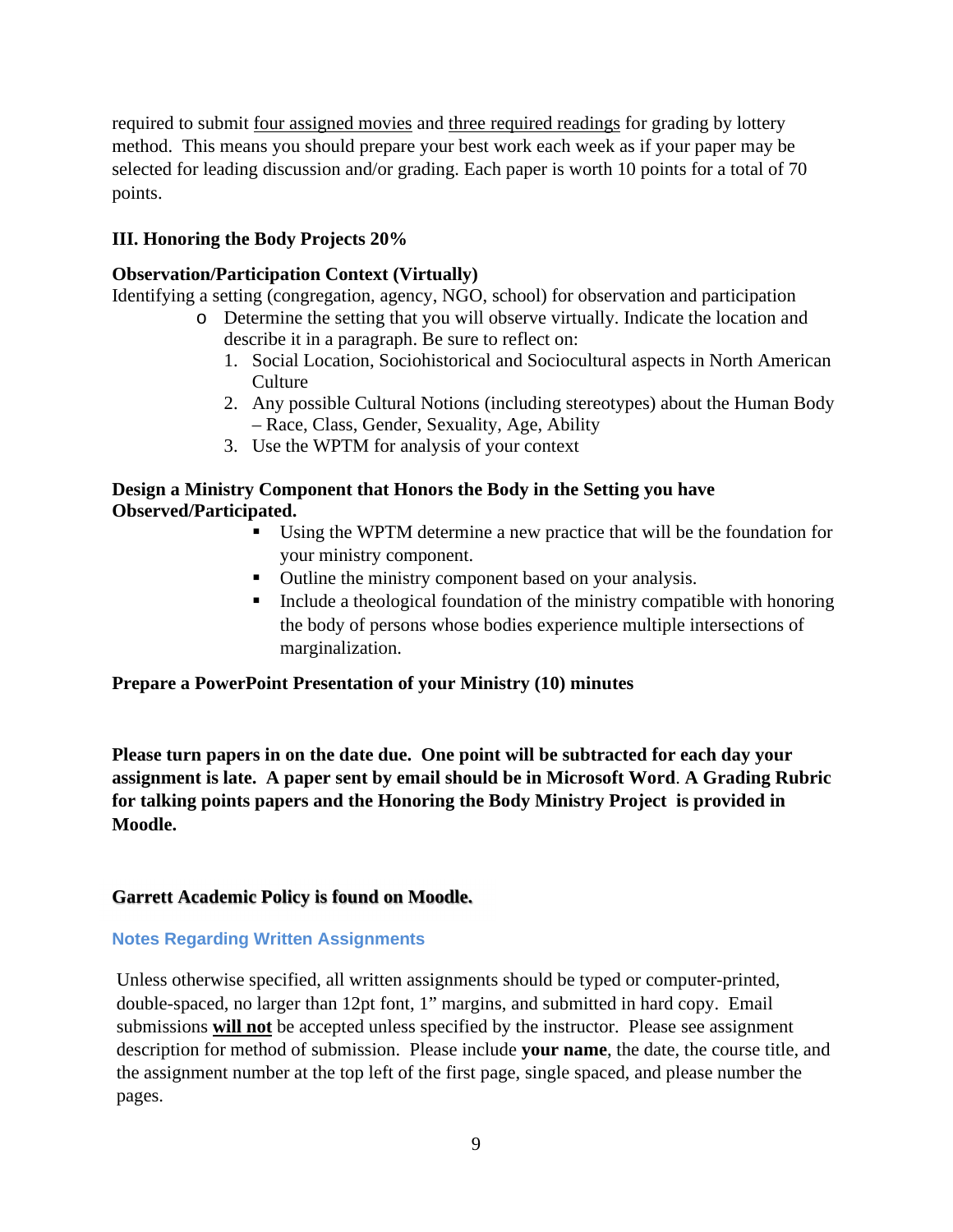### Hospitality and Language

Theological commitments lead the faculty to identify language use as one way we embody and practice hospitality. We invite all members of our learning community to join us in paying attention to how we use language and in exploring new language practices that cultivate hospitality. Each faculty member approaches language in different ways depending on our areas of academic expertise and our individual theological perspectives and commitments. We write and speak with an awareness of the historical, political, and societal contexts out of which theological language emerges and how language can impact readers and listeners. Out of this diversity, faculty conversations about language are lively and vibrant. We invite students to participate in these intentional conversations and to learn to think theologically and creatively about language.

The following suggested practices represent academic expectations for language use in public speech and writing, including scholarly activity (lectures, presentations, discussions, handouts, and publications), communications (official and internal), and worship (sermons, liturgy, and music). The faculty offers these expectations in order to educate leaders who practice hospitality in a range of settings. Each faculty member is committed to discussing these expectations as they relate to course content and assignments and to including guidelines for classroom participation and written work in course syllabi.

# **Suggested Practices**

# **Language about God**

Theologians, ministers, and worship leaders have an opportunity to give voice to the variety and richness of God's presence with God's people. Language used in preaching and worship as well as in academic writing acknowledges and cultivates this richness when it explores diverse ways to write, speak, pray, and sing about and to God.

# *Examples:*

- 1. Our language choices can reflect the richness of the divine. Varied metaphors can be used to speak to and about God. We can name God's attributes. Examples: Rock of Salvation, Fountain of Life, the First and the Last, Refuge and Strength, Shelter from the Storm. We can address God out of our experience of God. Examples: Creator, Mother, Giver of All Good Things, Teacher, Father, Guardian, Redeemer, Friend, Healer.
- 2. Writers and speakers are encouraged to seek balance when using pronouns to refer to God, for example, alternating between gendered pronouns.

# **Language about Creation and Humanity**

Hospitable language acknowledges and affirms the value of all creation and the humanity of all